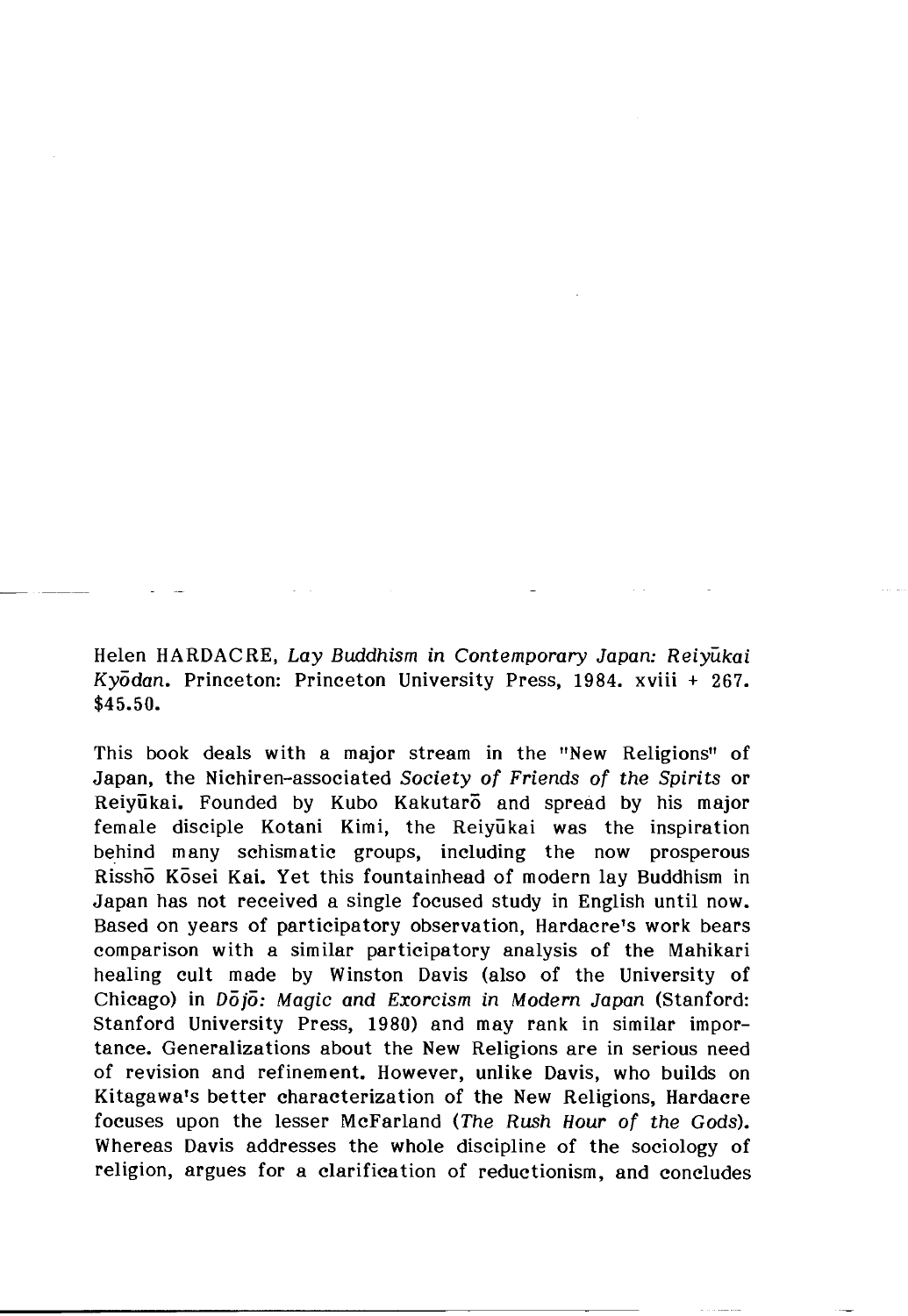with a sharp critique of the secularization thesis, Hardacre in her greater empathy well-nigh apologizes for the *genze* riyaku (thisworldly benefits) magic, seeing in it the functionalist's "instrumental" half to what others saw solely as the "affective" side of such "crisis religions." Although in the end she only amends, instead of disproves, that thesis, the body of her book offers a new approach to the issues raised.

Indeed, the enfranchisement of the layman into what was once priestly prerogatives is the major contribution of Reiyukai. This follows upon the ritualization—some would say, corruption—of Kamakura salvific faiths into funeral services for ancestors in the Neo-Confucian era of the Tokugawa. Kubo not only broke. with, but also maintained this tradition when he legitimized the lay right to "ordinate" the dead, that is, to ascribe monks' Dharma (perceptory) names to the departed to facilitate the ancestors' transition to full *hotoke* op Buddha status. Seeking to strengthen the family ethics of the *ie* system at a time when it was being threatened by the social upheavals wrought by the Meiji era, Kubo made ancestor worship with the myriad spirits the basis of his new religion. Hardacre considers this creation of an "association" (Gesellschaft) based on what was originally a cult of the primary family (Gemeinschaft) a key innovation of this seminal movement.

Perhaps at the organizational level, the way by which the movement spread through these cells of local devotional groups indeed marks a modern departure. In practice, however, as Hardacre also knows, the Japanese ancestral worship system in the *ie* has always included non-kin members. Neo-Confucian moralists have also promoted associations based on familial virtues such as filial piety and general reverence for elders. Old Buddhist *ko* have taken care of the dead of fellow members. And general courtesy to the departed dead, such as Kubo's own concern for the descendentless *muen-botoke* goes back a long way in Buddhism. Thus what is ideologically new in Kubo's program is harder to pinpoint and that is made more difficult by the fact that Reiyukai members do not seem to have clear ideas about what constitutes "ancestors."

One would like to know--and wonder, Hardacre's notation on the movement's anti-intellectualism notwithstanding, if there could not be indirect ways of finding out—what the exact status of the *rei* "spirits" is; what predisposes them to (benefitting) life in one group and to death (malicious harm) in another; what rationale and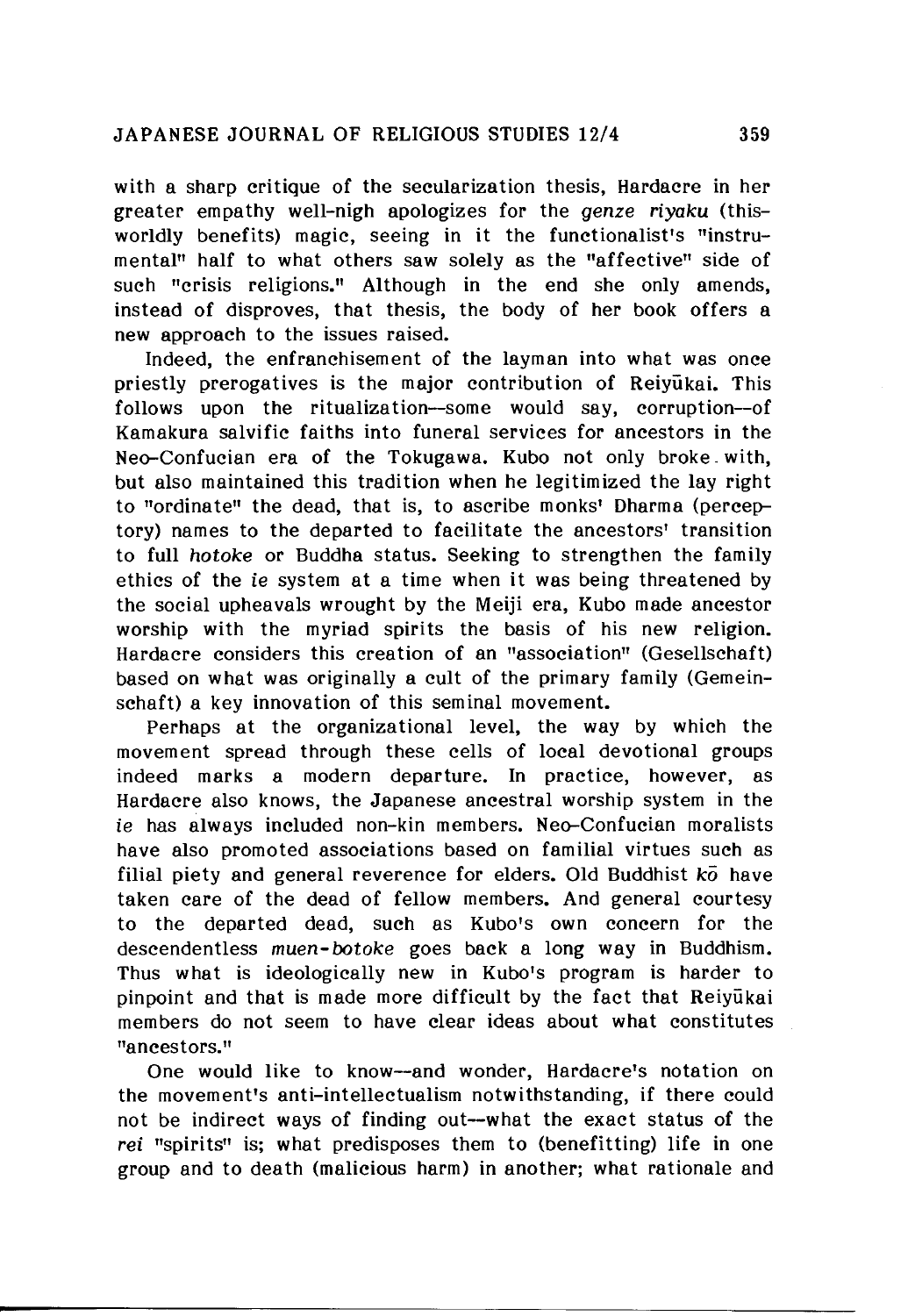means is employed to transform one to the other; what the primal attitude is— fear as in classic African cults or reverence as Confucians insist; and whether the success of the Reiyukai after the Tokyo earthquake was not due more to the former, i.e. the old Japanese anxiety over the unquieted dead?

Perhaps in keeping with the mentality of the members she lived with, Hardacre turns away from such speculative issues. She also departs from the earlier approach of dwelling on the origin of the movement or the life of the founders. Instead she extends the more recent Japanese investigative style in concentrating on the actual day-to-day maintenance of the faith and the ongoing movement's accommodation to the changing Japanese society. Her concern is less with the crisis religion at its inception; as she notes, the movement subsisted beyond any such crisis. She does not consider the question of whether such a crisis was or was not artificially institutionalized by the religion (what Davis notes as the need-gratifying and need-creating aspect of religion). She chooses to study how the personal crises of its members were actually dealt with and resolved by the rather intense, face-to-face, *oyako* leader-led, consultation sessions that Reiyukai spearheaded. If some of these daily problems seem very mundane to the reader, still I think in focusing on them Hardacre has kept to and captured well the tenor of this faith.

Indeed, the Reiyukai does not presume to have the kind of grandiose utopian vision of the Soka Gakkai and seems to resist and refuse the greater flexibility of more impersonal *hoza* "offices" adopted by its more successful, urbane offshoot, the Rissho Kosei Kai. Hardacre also plays down the shamanistic element, preferring to present the healing miracles of Kotani, such as when she was working among her first converts (perhaps some *burakumin),* more as a consequence of simple human kindness, economic prudence, and an ethics of austerity (Weber's asceticism). In that, she strikes the right balance, for indeed it was Kubo the thinker who instilled into Kotani the virtue of penance and the power due to asceticism— instead of the other way around as in the more shamanistic Omotokyo or even Tenrikyo where rationalization came later.

What emerges from Hardacre's skillful retelling of such cases of crisis and resolution is something very different from, say, Davis' case book. It is not some Freudian drama of hidden demons. It is not even the standard view of the members as the newly uprooted,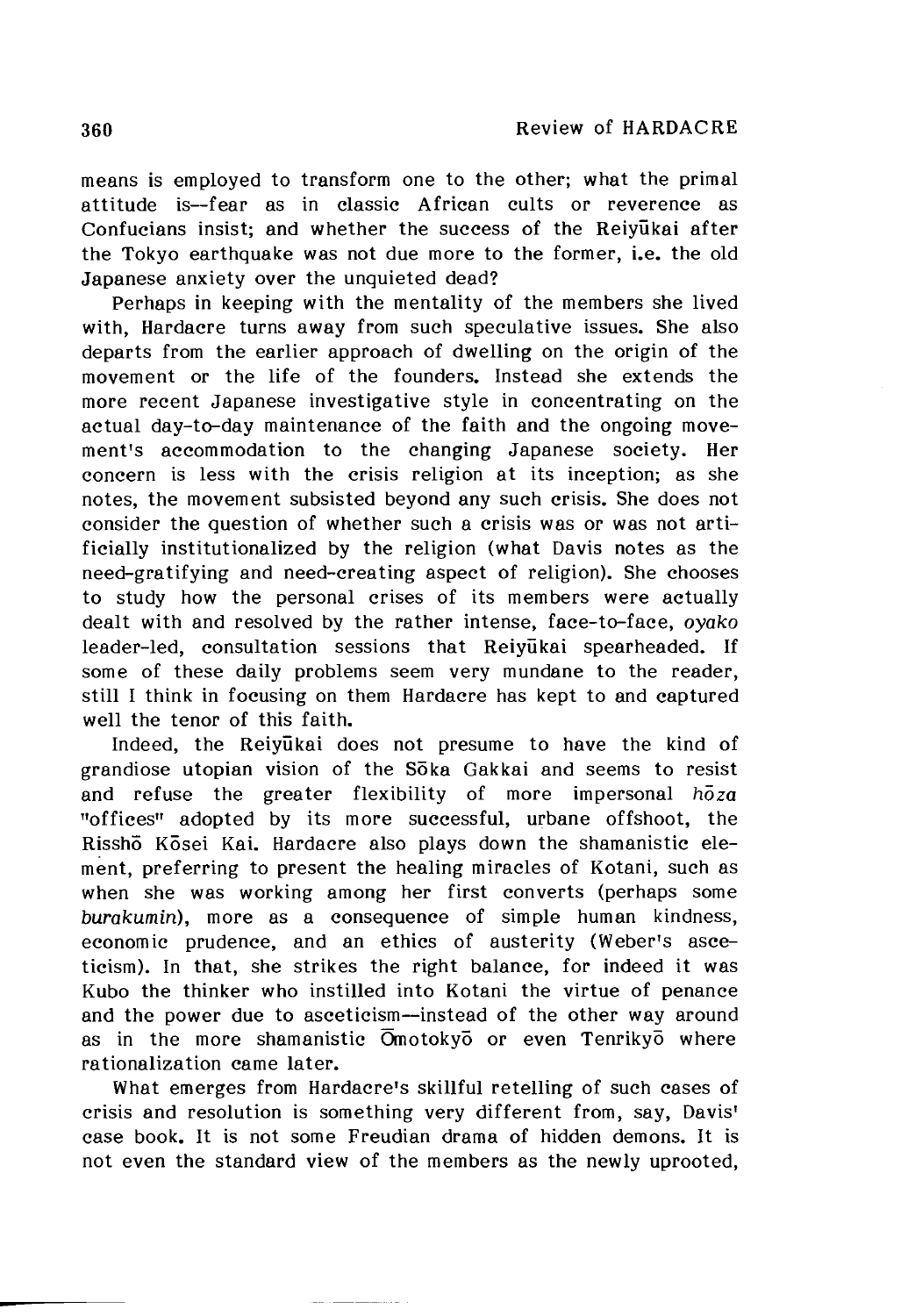faceless urban crowd, finding refuge in a new mass religion tinted somehow by folk magic. Those pictures may not be incorrect, but they are born of a "monotheistic" methodology that assumes the rational "individual" (or actor) to be the most reasonable point of departure. But that methodology becomes quite questionable here when we are dealing with an unashamedly polytheistic faith and correspondingly polytheistic personality. By retelling the cases in terms of symbiotic reactions, what Hardacre draws is a more faithful picture of "family in crisis" and a resolution of that crisis by the family as a unit— as indeed the ethos and the pneumatic theatre of Reivukai insists upon.

In a fuller functionalist scheme with (pardon) the standard Parsonian correlations, what Hardacre shows is that indeed the Reiyukai affords not simply affective solace; it promises also effective programs, means to achieving aspired-for goals. Repeatedly we see how the basic social unit (the family as the action system) faces possible disintegration (vis- $a$ -vis its surrounding) because of unexpected external or internal strains (sickness, business setbacks, infidelity); and how it reintegrates itself through the faith (drawing on the religious sector within the cultural system) until it can re-arm itself (as a polity) and reach a common goal— the miracles of physical and economic well-being.

Within that drama, Hardacre provides us with one of the best portraits— (not so much or not just of ancestor worship (as the book jacket stresses) but rather or more so--(of the role of woman. The woman is often the agent through whom the faith is accepted by the whole family. She is also the local leader and the backbone of the Reiyukai. The chapter on the role of woman set against the backdrop of the changing Japanese family affords most rewarding reading for anyone interested in modern Japan or women's studies. It is irony that in this religion which would offend many a feminist, women do rise in prominence and the bilaterality of ancestors (of *both* parents) is recognized. In the Reiyukai system the woman is supposed to apologize not only for her shortcomings, but also for the sins of a wayward spouse. She is to practice "cold water" austerity, sincerely chant and confess all sins before the family altar so as to avoid the displeasure of the ancestors. Such demonstration of her impotence in a patriarchal family is however a prelude to her transcending it. DeVos might deem this a replaying of the role of the "masochistic" mother inducing guilt (and achievement) in the male. Doi might see in this Schleiermacherean